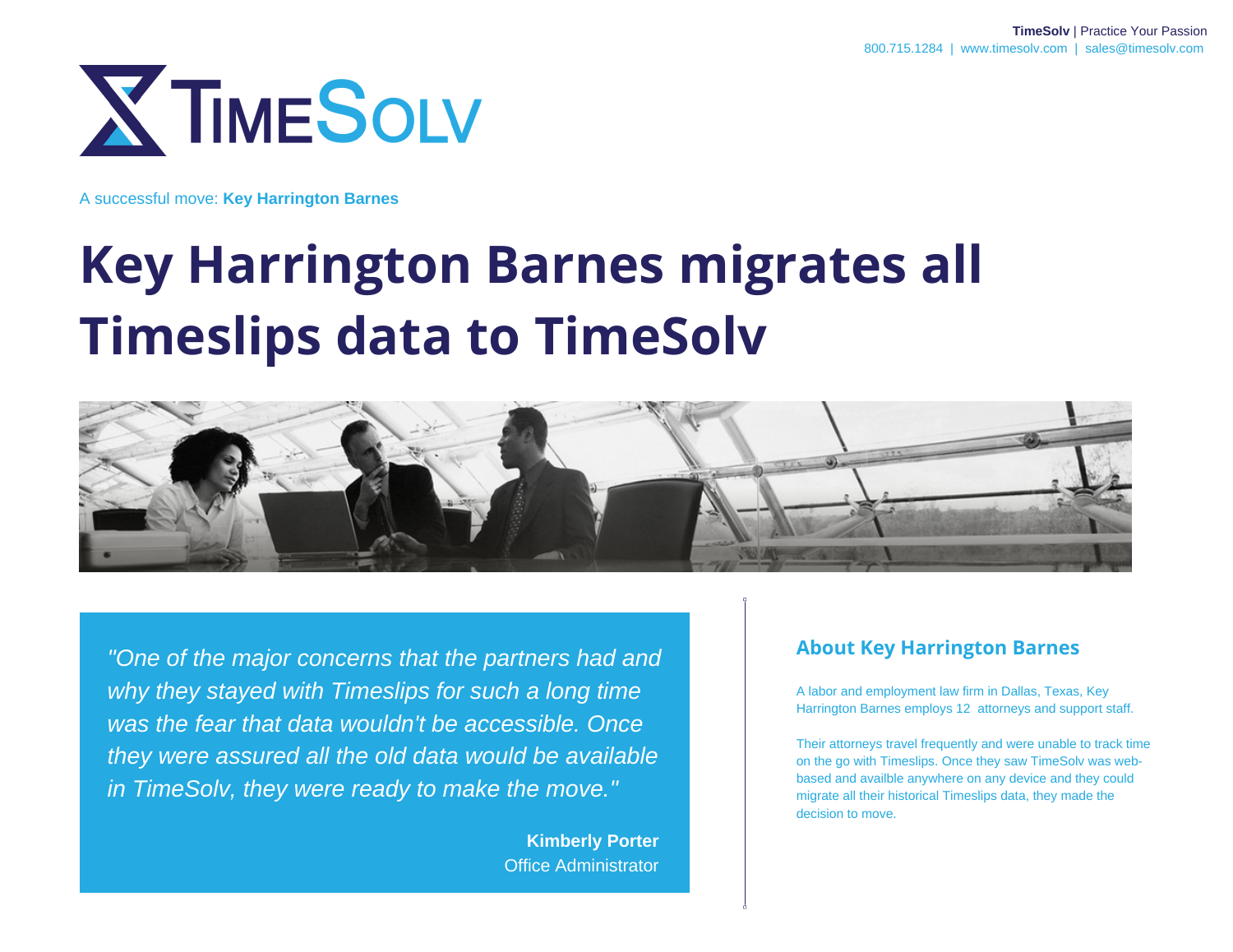



## **The Situation**

When Kimberly Porter started at Key Harrington Barnes several months ago, she realized immediately that Timeslips was not the answer for their billing and timekeeping needs. "I did not find Timeslips to be very user friendly, it wasn't as sophisticated as the previous billing software that I used at my last firm. I also felt that it was outdated and not a very efficient billing software program."

Key Harrington Barnes had been using Timeslips for the past 13 years and one big fear was the ability to move all that historical data into a new system.

The lawyers at the firm also travel a great deal and needed a way to easily track time and expenses while on the go.

#### **About TimeSolv**

TimeSolv helps lawyers increase their billable time and get paid faster. We are the most comprehensive, yet easy-to-use cloud legal billing software proven since 1999 with over \$5.3 billion billed. We also feature robust project management tools allowing lawyers to establish fixed fees and budget their matters.

TimeSolv can be used off line and online. Compatible with PCs and Macs, iPad and other tablets, iPhones and Android App. You can also get paid faster with LawPay and Client Portal.

TimeSolv is used every day by thousands of law firms and other professional service industries like accountants, architects, engineers, and consultants.

TimeSolv is headquartered in Minneapolis, Minnesota with clients in 15 different countries around the world.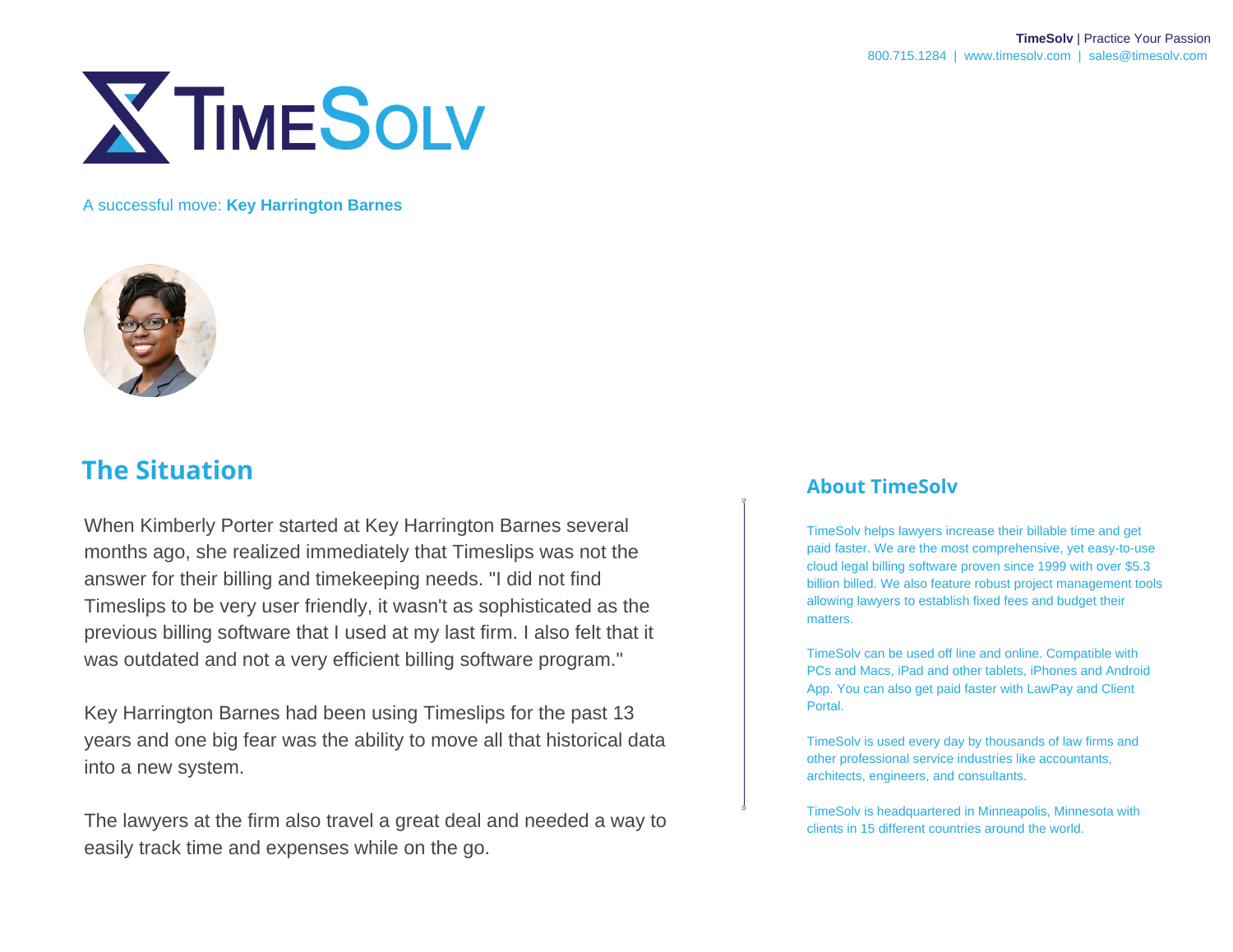

### **The Solution**

Fortunately, Porter had a solution she knew would work. "I started using TimeSolv in February 2011 at my previous firm and I loved it and thought it would be good fit for Key Harrington Barnes."

She knew as a cloud-based program TimeSolv was accessible from any device, at any time, whether online or offline, with the mobile app and TimeSync desktop application.

"You don't need a server, you don't need multiple licenses. It's very user-friendly and the interface is wonderful."

However, there was still the question about all the historical data they'd accumulated over 13 years and could it be accessible and easily moved to a new system?

"It was a major concern of the partners," states Porter. "We scheduled a conference call with TimeSolv to address our fears."

Once they learned that TimeSolv can auto-migrate all the Timeslips data, the decision was easy.

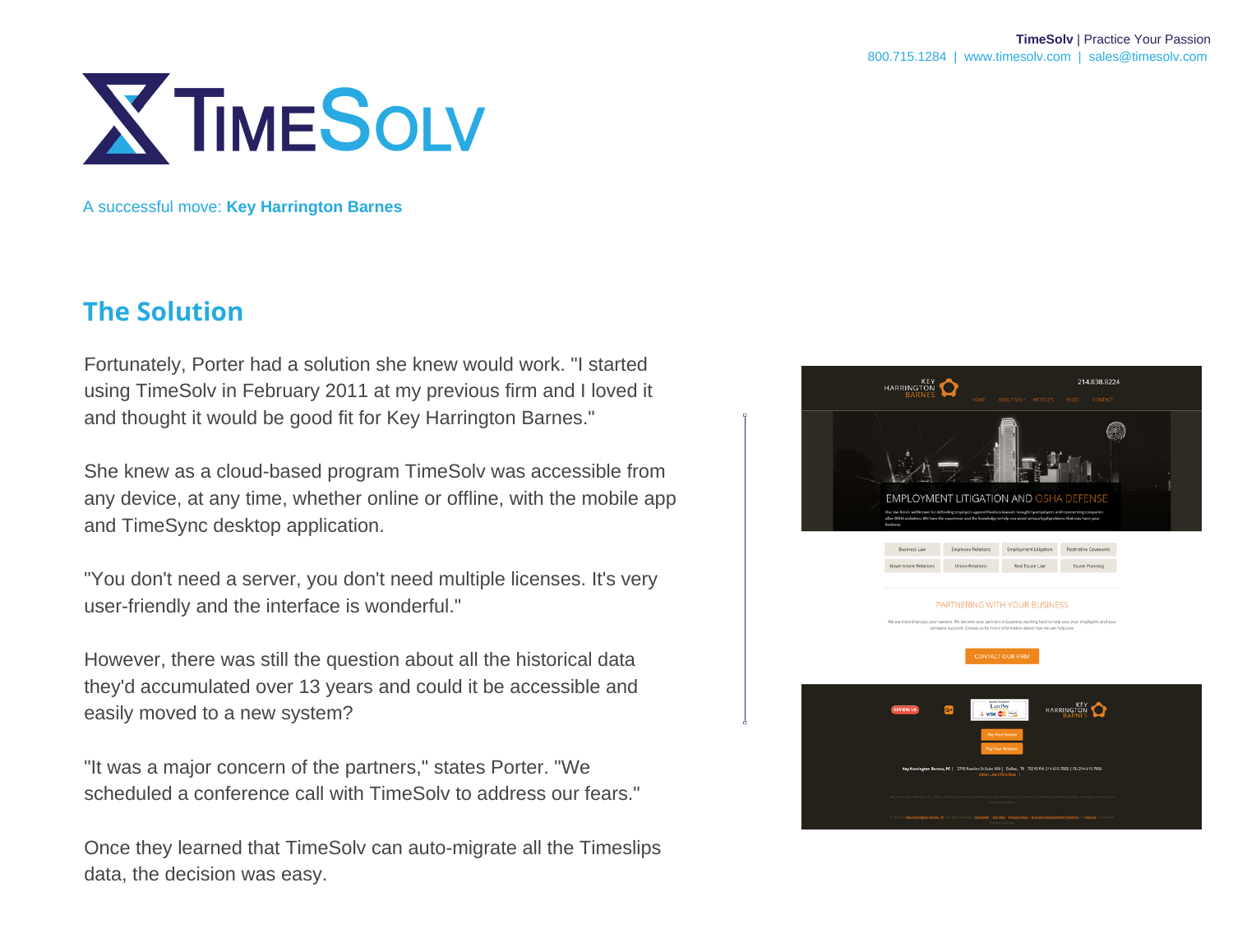

#### **The Conversion Process**

For many firms, the whole process of converting from one billing and timekeeping solution to another is daunting. Key Harrington Barnes was no different. But TimeSolv works closely with firms every step of the way.

"TimeSolv made it easy to convert because we developed a plan," said Porter. "They helped determine when the best time was for us to stop using Timeslips, when the best time would be to upload data, the best time to review the data and the best time to go live. So there was a process when it came to the conversion that I felt was very efficient and very thorough on TimeSolv's behalf."

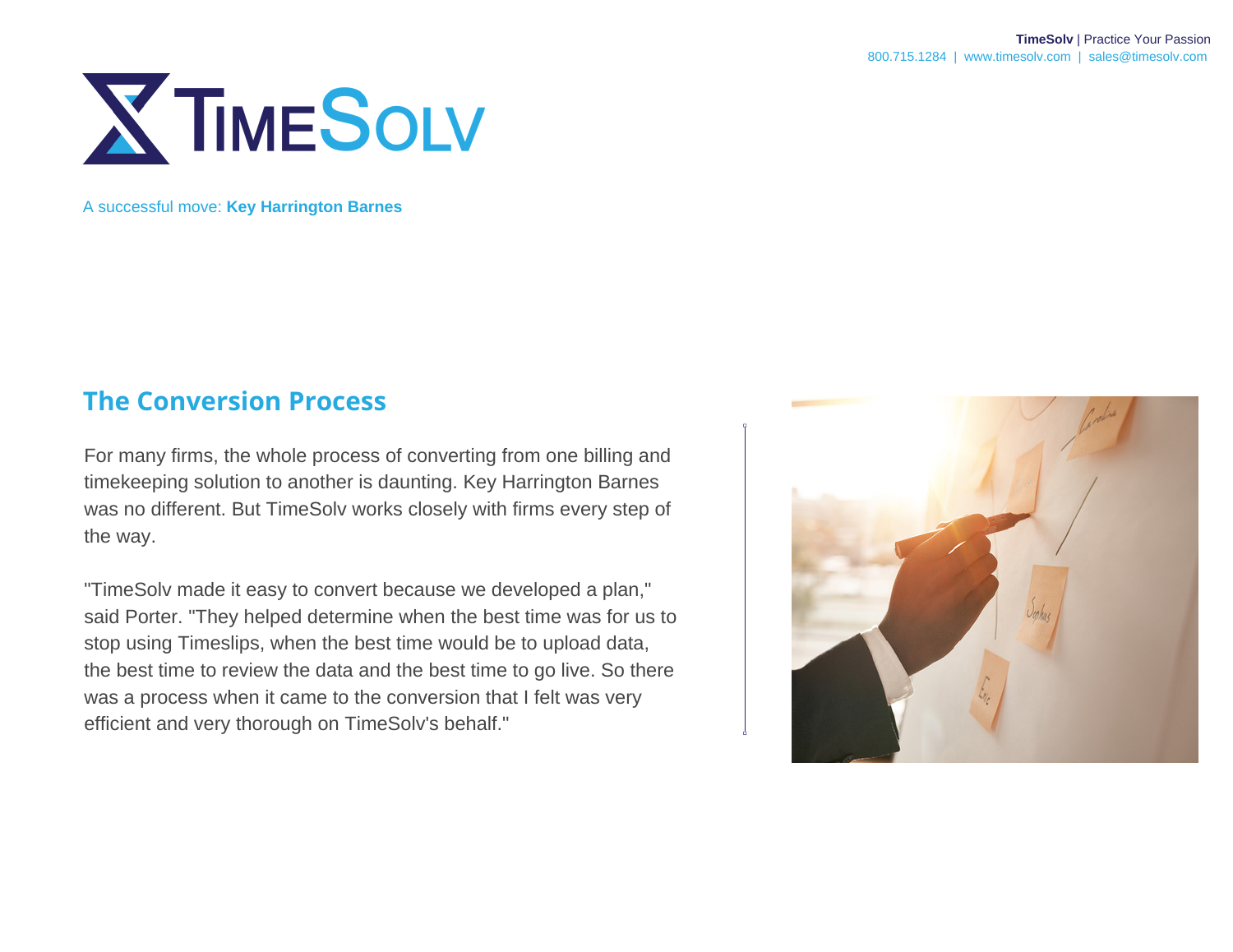

*"With TimeSolv, it took about two days to do edits and get bills out for our attorneys instead of the five or six days with Timeslips."* Kimberly Porter

## **Results and Benefits**

The very first billing cycle with TimeSolv showed the immediate benefits of switching. "I've definitely received really good feedback from the attorneys," says Porter. "They like the layout of the invoices compared to Timeslips and I've gotten good feedback from our clients regarding that too."

The partners are also enthusiastic. "They're very excited about using TimeSolv!" exclaimed Porter. "They wanted to be able to track their own time and now they have that. They're already using the mobile app, they've downloaded the desktop app. They are really enjoying being able to enter their time and see how much they're billing for the month."